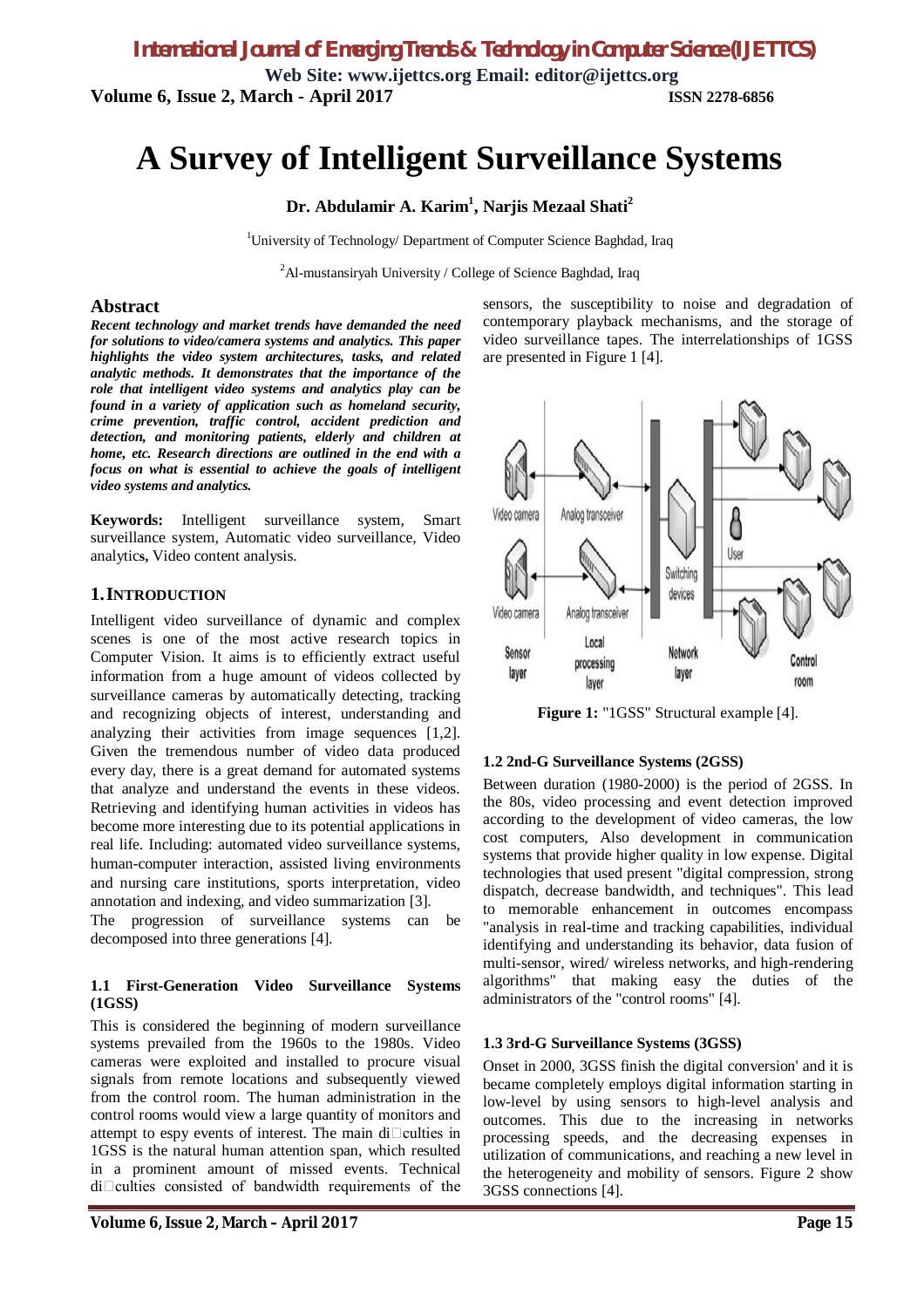**Web Site: [www.ijettcs.org](http://www.ijettcs.org) Email: [editor@ijettcs.org](mailto:editor@ijettcs.org) Volume 6, Issue 2, March - April 2017 ISSN 2278-6856**



**Figure 2:** "3GSS" Structural example [4].

On future generations, technological evolution will continue to have a senior effectiveness due to development in to all the di $\Box$ erent fields, hardware, software, and the communication.

#### **2. VIDEO SURVEILLANCE SYSTEM CLASSES**

The classification of video surveillance systems performed according to key features such as (Background nature, Number of objects to track, Size of the monitored area, and Evaluation method) [1].

#### **2.1 Background nature**

It is concerning the properties of the environment to be monitored. Can be static (or nearly static) or dynamic depending on the environment we are observing.

- A static background can be a lab or an office, where the environment is mostly static, the light is artificial and the 3D structure of the environment is known [5, 6, 7]. An outdoor example of a nearly static background is a highway: the direction of the car flow is known and all the cars travel in separate lanes [8]. Another typical outdoor static background scenario is a parking lot [1].
- An example of dynamic background environment can be a water scenario because of the rays of sun on the water surface and waves made by moving steamships or by wind that form correlated moving patterns [9, 10, 11]. Similar problems arise in background such as trees and lawns with wind and a great amount of shadow [12]. A crowded environment with furniture that is moved continuously (emergency room, in airport, in Malls) represent an indoor dynamic background [13]. Figure 3 shows different background examples.

#### **2.2 Number of objects to track**

Identify Number of tracked objects in order to manage crowded or non-crowded situations. The number of objects to track is a key aspect for classifying a system. Tracking isolated objects is not a difficult task. Failures arise when the tracking system has to deal with occlusions and multiple objects close to each other. Usually up to 3 or 4 objects (e.g., people) are considered in the scene at the same time [5, 6]. Dealing with more objects is challenging because of partial and complete occlusions causing

tracking failures. Taking into account more than 10 objects in the scene considered a hard task [14].



**Figure 3:** Different background examples: a) static outdoor [8], b) static indoor [6], c) dynamic outdoor [12], d) dynamic indoor [13].

#### **2.3 Size of the monitored area**

It is concerning number, position and type of installed cameras. To monitor an entrance or a corridor a single camera system can be sufficient, but using multiple cameras for oversight be wide areas or/and managing occlusions. Generalization of a system with single-camera to be a multi-camera system this arise several problems such as "installation and calibration of camera, object matching, and data fusion" [15].

A "blind spots" caused by a shortage of cameras, but installing redundant cameras raise time of processing, complexity of algorithmic, cost of installation, complexity of calibration, and complexity of object matching (finding correspondences between objects in different scene) [1].

Different types of cameras used for grabbing images. Using a stereo camera gives the chance to obtain 3D data useful in solving partial occlusions. Exploiting a stereo camera needs calibration and it costs twice as a single camera [16].

## **3. VIDEO SURVEILLANCE TASK**

Automatic video surveillance task can be broken down into a series of sub problems [17], as shown in figure (4).



**Figure 4:** Automatic video surveillance task [17].

Furthermore, the main task in ISS is Activity analysis; it direct activities into different classes and find out normal and abnormal activities. Intelligent surveillance system should be able to react to particular events (e.g., an alarm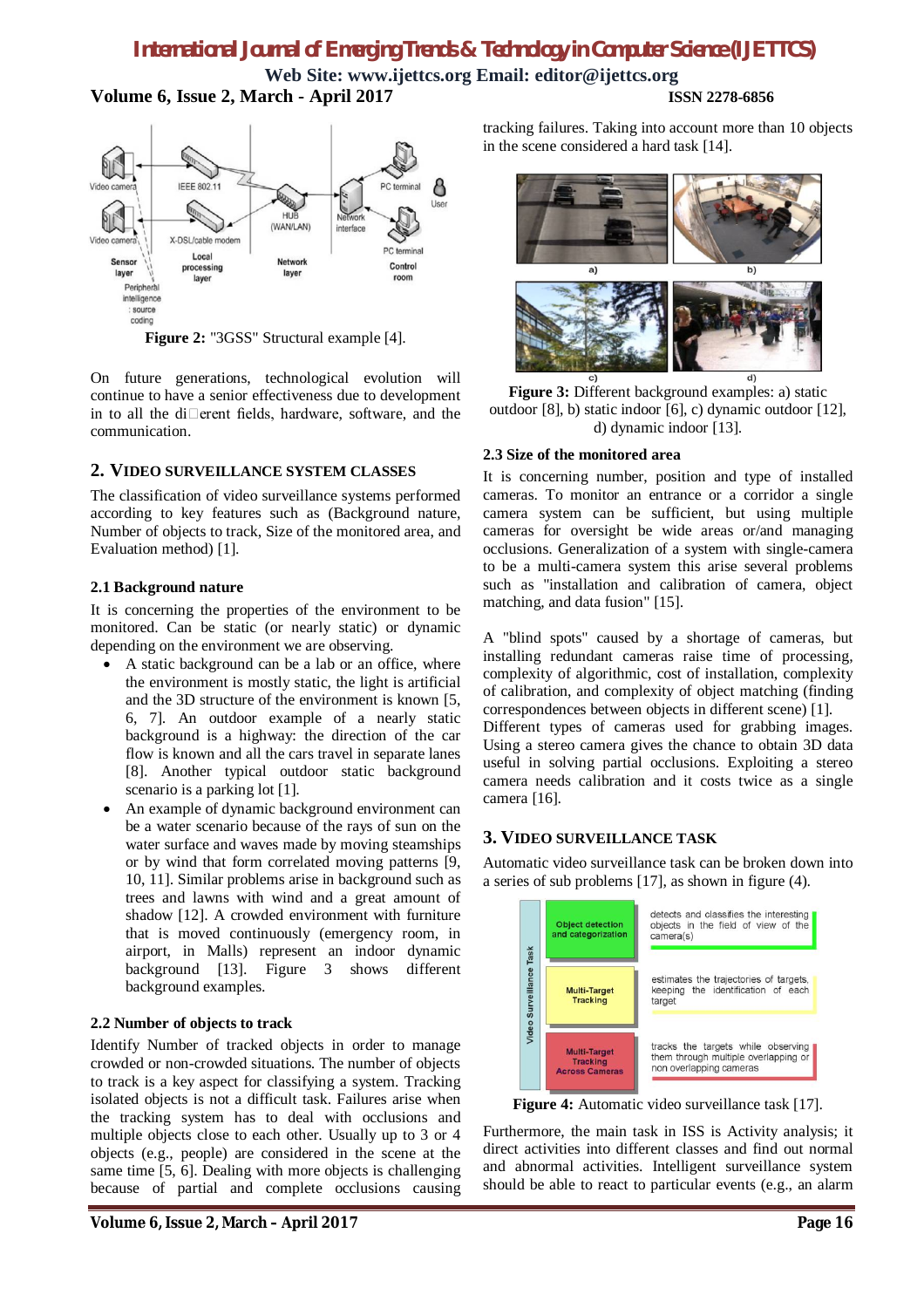**Web Site: [www.ijettcs.org](http://www.ijettcs.org) Email: [editor@ijettcs.org](mailto:editor@ijettcs.org) Volume 6, Issue 2, March - April 2017 ISSN 2278-6856**

could be send if an unauthorized vehicle enters a restricted area) [18]. A multi-camera video surveillance data flow schema shown in figure 5.



**Figure 5:** A multi-camera video surveillance data flow schema. Background modelling module is circled [17].

#### **3.1 Object Detection**

In a VSS (video surveillance system), the goal is to detach regions belonging to the background from the regions of the foreground (dynamic objects). The common used image segmentation approaches with dynamic background categorized as follows:

#### **3.1.1. Temporal differencing**

It is the most basic, but efficient approach. Adjacent "Frame Difference" works by subtract current pixel value from its previous one, tagged it as foreground if a threshold is less than an absolute difference [19]. With high frequencies elements (such as waves, trees, etc...) for calculating background, this is the worse approach, due to the impossibility of taking into account periodical and multimodal changes in the background. While it is very adaptive to animated environments, it does a needy job of elicitation all the relevant pixels, (having punctures left inside animated objects) [20].

#### **3.1.2 Optical flow**

It is an approximation of the local image motion based on local derivatives in a sequence of images. [21].

In image sequence to detect animating areas, optical flow based motion segmentation utilizes features of flow-vector of animated objects during the time. Methods based on optical flow used to separate animated objects. Drawback of these approaches are hypersensitive to noise, complicated, and in real time not used without particularist hardware [15].

#### **3.1.3 Background subtraction.**

Background subtraction (BS) is a widely used segmentation technicality performed in real-time; in which data from each camera are processed through two major steps: Background modelling, Foreground extraction [22], as figure (6) shown.



Figure 6: Background subtraction [17].

#### A. **Background modelling:**

The carried out of this process is creating a model that represents the regions of the scene that remain constant in time. The model must be updated over time to take the disparity of environment conditions, like changes in illumination (sudden and gradual), shadows, jitter in camera, background elements movement (waves on water surfaces, swaying of trees), and the geometry of background changes (such as car-park). For background modelling, and updating the model a different methods have been used. Statistical models (single Gaussians/mixture of Gaussians) are used widely, other models such us median, minimum-maximum values, etc. are commonly used [23,24,25,26].

A classification of background subtraction methods by identifying two classes, namely (recursive & nonrecursive) techniques. In recursive methods with each new video frame update the used single background model. In non-recursive methods utilized a buffer L of n previous frames and from its statistical properties guess the background model [27, 28].

Another classification (predictive / non-predictive). Predictive approaches shape the scene as a time series and evolve an animated model that based on past observations to recover the current input. Non-predictive use the observations at a specific pixel to construct a probabilistic representation (pdf) with neglecting the order of the input observations [29]. Table (1) shows the classes of background modeling.

#### **Table1:** Background modeling methods.

| Buffered Based         | Predictive           |
|------------------------|----------------------|
| Median Filter          | Kalman Filter        |
| Minimum Maximum Filter | Weiner Filter        |
| Mediod Filter          | Hidden Markov Models |
| Eigenbackgrounds       |                      |

| Recursive                     | Non-Parametric            |
|-------------------------------|---------------------------|
| Approximated Median Filter    | Kernel Density Estimation |
| Single Gaussian               | Condensation              |
| Mixture of Gaussians          |                           |
| Adaptive Mixture of Gaussians |                           |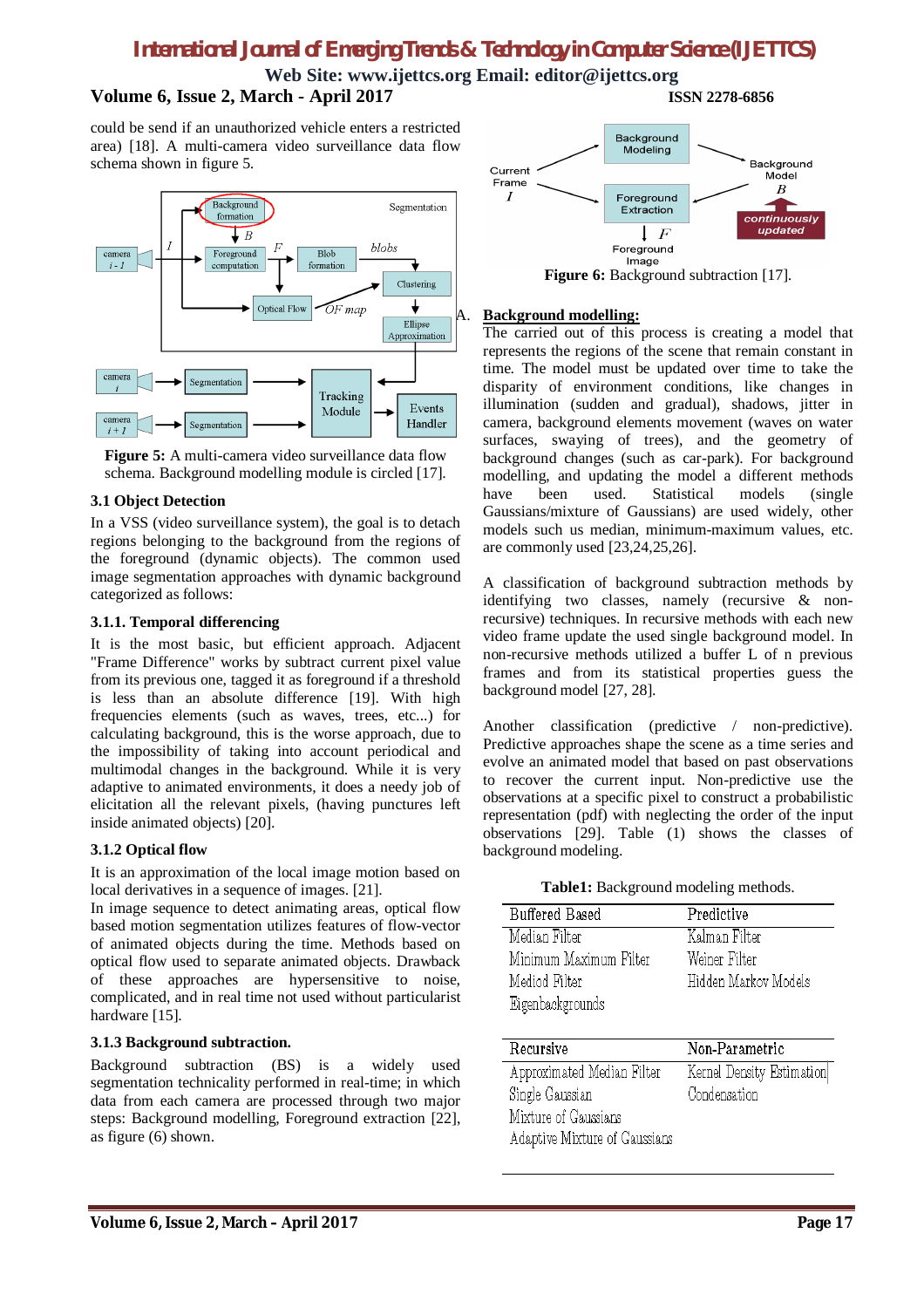**Web Site: [www.ijettcs.org](http://www.ijettcs.org) Email: [editor@ijettcs.org](mailto:editor@ijettcs.org) Volume 6, Issue 2, March - April 2017 ISSN 2278-6856**

#### **B.Foreground extraction:**

After computing the background model and the distinction between the current frame and this model calculated, the animated objects (foreground) detect. This operation output is a binary mask called foreground image containing the moving objects [9], as seen in figure (7). Analyzing the binary image in order to find connected

components (blobs) representing the moving objects silhouettes then perform segmentation [9].



**Figure 7:** Background subtraction technique [9].

#### **3.2 Tracking Object of Interest**

Multi-Target Tracking (MTT) involves determining correspondences between a set of observations (or measurements) separated over time. The general MTT problem concerns with multiple targets and multiple measurements, therefore each target needs to be validated and associated to a single measurement in a data association process. MTT is a challenging task when partial and complete occlusions occur among the targets (e.g., crowded environments) [30, 31]. Figure (8) illustrate the problems of MTT.



**Figure 8:** Multitarget tracking (MTT) and localization [31].

The MTT process split to two phases:

 *association***:** assigning each forthcoming observation to specified object-track.

 *estimate***:** for associated track, supply state estimate using the observation that received.

At every receive of fresh observation, it assigned to accurate track among set of present tracks, and create a new track if the track is not existing in the set of present tracks. Some techniques of association of data and management of tracks needs for this tracking system [32]. In a single hypothesis approach, assigning the observation

to one of the existent tracks at all times and the track management module has to deal with initialization of track, update of track (containing prediction & data association), and deletion of track. The major difficulty of such an approach is that the system can't recover from a wrong association (observation associated to faulty track). Since in a crowded environment isn't simple to specify an observation to a particular track, it is advisable to use a multi-hypothesis tracking system, figure 9 illustrate the tasks of track managements [32].

| <b>Track initialization</b>                                 | When a new observation is obtained, if it is not highly<br>correlated with any existing track, a new track is<br>created.                                           |
|-------------------------------------------------------------|---------------------------------------------------------------------------------------------------------------------------------------------------------------------|
| Track update                                                | Once observations are associated to tracks in a one-<br>to-one fashion, standard updates of the Filters are<br>performed and the filters normally evolve.           |
| <b>Track split</b>                                          | When an observation is highly correlated with more<br>than one track, new association hypotheses are<br>created.                                                    |
| Track merge                                                 | If the probability association between two tracks<br>exceeds a threshold, one of the two tracks is deleted,<br>keeping only the most significant hypothesis.        |
| <b>Track deletion</b>                                       | When a track is not supported by observations, the<br>uncertainty in the state estimate increases. If the<br>uncertainty reaches a threshold, the track is deleted. |
| ${\bf E_{i_m, \rm max}}$ (0). Tracks menogement toolse [22] |                                                                                                                                                                     |

**Figure (9):** Tracks management tasks [32].

In a multi-hypothesis approach, assigned the observation to more than one track, the system split every candidate tracks into two new ones (one updated with the observation, one not updated). Such a technique (split of track) leads to a possible increasing the number of tracks, so the system requires detect and delete redundant ones (track merging) [32]. Figure 10 illustrate visual tracking methods classification.

#### **4. DATA FUSION**

The general data fusion problem concerns with merging the data of multiple sensors (cameras), in order to obtain accurate information, this improved accuracy from existing sensors [33, 34]. In numerous domains, such as target tracking in military or autonomous robotics, the multi Sensor Data Fusion (MSDF) used [35].

Even if segmentation and tracking processes can be carried out by single-camera systems, wide areas can be covered only through multiple-camera systems. Moreover, even if dealing with a small area, multiple views can address the problem of handling occlusions and can provide 3D information about the detected objects. The use of multiple cameras lead to series of problems (installation of camera, matching of object, and data fusion) [36].

Data coming from multiple tracking modules processed in order to obtain a unique data representation. Usually each tracking module outputs data that are in a local coordinate system: the data fusion module aims at transforming all the data in a global coordinate system [37]. Multi-camera data fusion example illustrated in figure 11.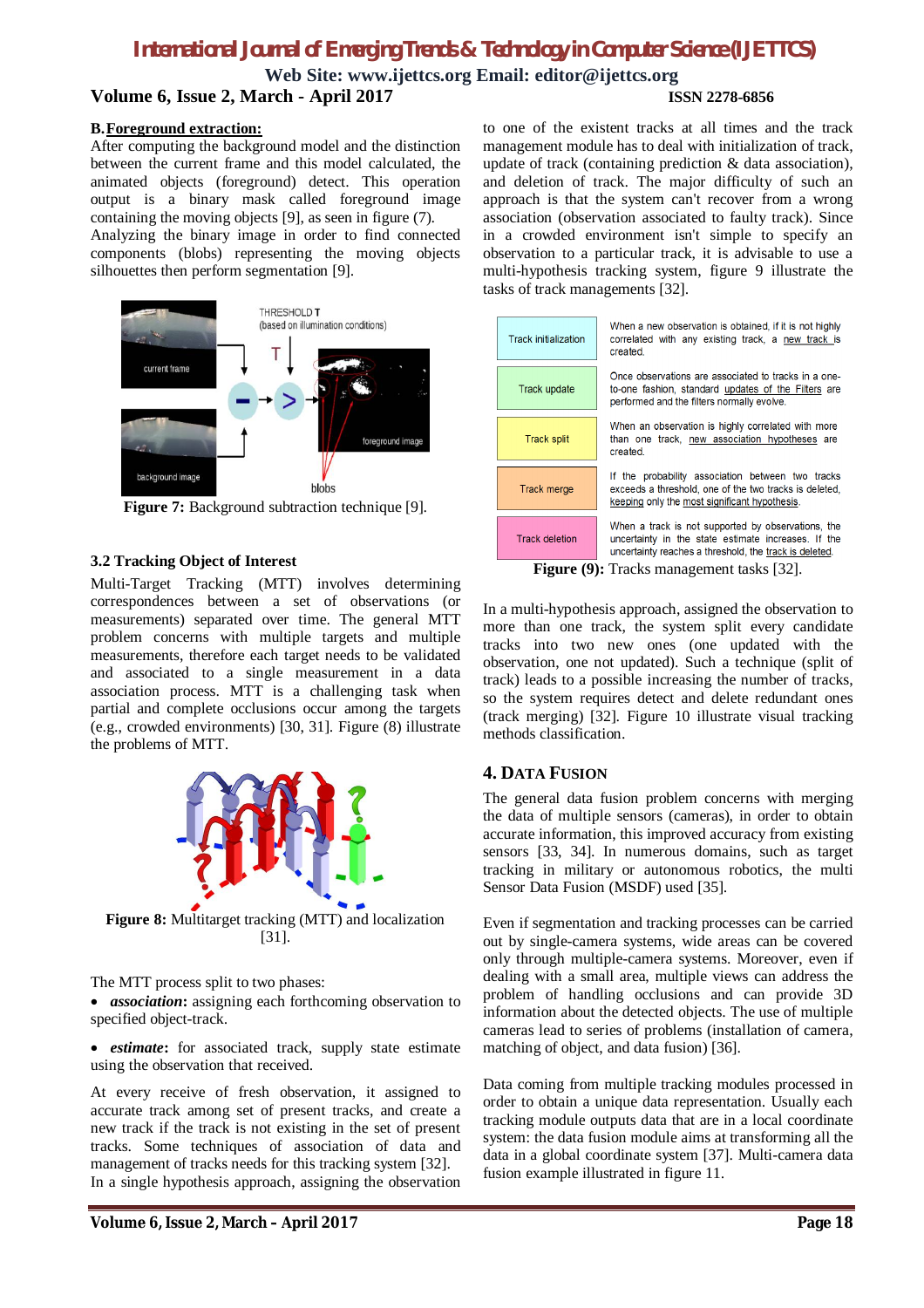**Web Site: [www.ijettcs.org](http://www.ijettcs.org) Email: [editor@ijettcs.org](mailto:editor@ijettcs.org) Volume 6, Issue 2, March - April 2017 ISSN 2278-6856**



**Figure 10:** Visual tracking methods [32].



Figure 11: Multi-camera data fusion example: three camera frames are rectified and stitched into a composite image [37].

### **5. EVALUATION METHOD**

**Carrying on a series of experiments is a key requirement to evaluate the accuracy of a system. It is possible to use:**

- Self-recorded data for performing a self evaluation. Researchers to test their algorithms use this data. The system evaluation cannot be compared with previous works because this data are not publicly available.
- Publicly available benchmark dataset such as PETS [38], VISOR [39], ATON [40], WALLFLOWER [12], and CAVIAR [42] for computing quantitative results. It is not always possible to use benchmarks (as an example, benchmarks for video surveillance using

stereo cameras do not exist) or to obtain a third party evaluation.

Using *benchmark data*, which give the chance to quantitatively evaluate the performances of the method with respect to others.

 Third party evaluation for obtaining an objective certification.

A third party evaluation provide an objective evaluation of the system, but it is not always possible to perform, according to the requirement of developing a user interface to allow the test performances.

#### **6. CONCLUSIONS**

In this paper summarization of the development of intelligent surveillance systems and listed the representative works for researchers to have general overview of the state, so as to evolve an intelligent video surveillance system with the following features:

- $\checkmark$  Able to model dynamic types of background,
- $\checkmark$  Able to track a great number of objects,
- $\checkmark$  That use multiple cameras for covering large areas and handling occlusions,
- That can be valued using objective criteria.

#### **References**

- [1] Dee, H. M.; and Velastin, S. A.; "How close are we to solving the problem of automated visual surveillance? A review of real-world surveillance, scientific progress and evaluative mechanisms"; Machine Vision and Applications: Special Issue on Video Surveillance Research in Industry and Academic; 2007.
- [2] Qian, H.; Wu, X.; and Xu, Y.; "Intelligent Surveillance Systems"; Springer Publishing Company, Inc.; 2011.
- [3] Roshtkhari, M. J.; "Visual Event Description in Videos"; PhD. Thesis; McGill University; Faculty of Graduate Studies and Research; Department of Electrical and Computer Engineering; Montreal; 2014.
- [4] Pal, S. K.; Petrosino, E.; and Maddalena L.; "Handbook of Soft Computing for Video Surveillance"; CRC press; 2012.
- [5] Tsai, Y.T.; Shih, H. C.; and Huang, C. L.; " Multiple human objects tracking in crowded scenes "; In ICPR'06: Proceedings of the 18th International Conference on Pattern Recognition; PP. 51-54; 2006.
- [6] Gilbert, A.; and Bowden, R.; "Multi person tracking within crowded scenes"; In Workshop on Human Motion; PP. 166-179; 2007.
- [7] Leo, M.; and Et al.; "Automatic monitoring of forbidden areas to prevent illegal accesses"; In ICAPR (2); PP. 635-643; 2005.
- [8] Marchetti, L.; Nobili, D.; and Iocchi, L.; "Improving tracking by integrating reliability of multiple sources"; In 11th International Conference on Information Fusion; PP. 1-8; 2008.